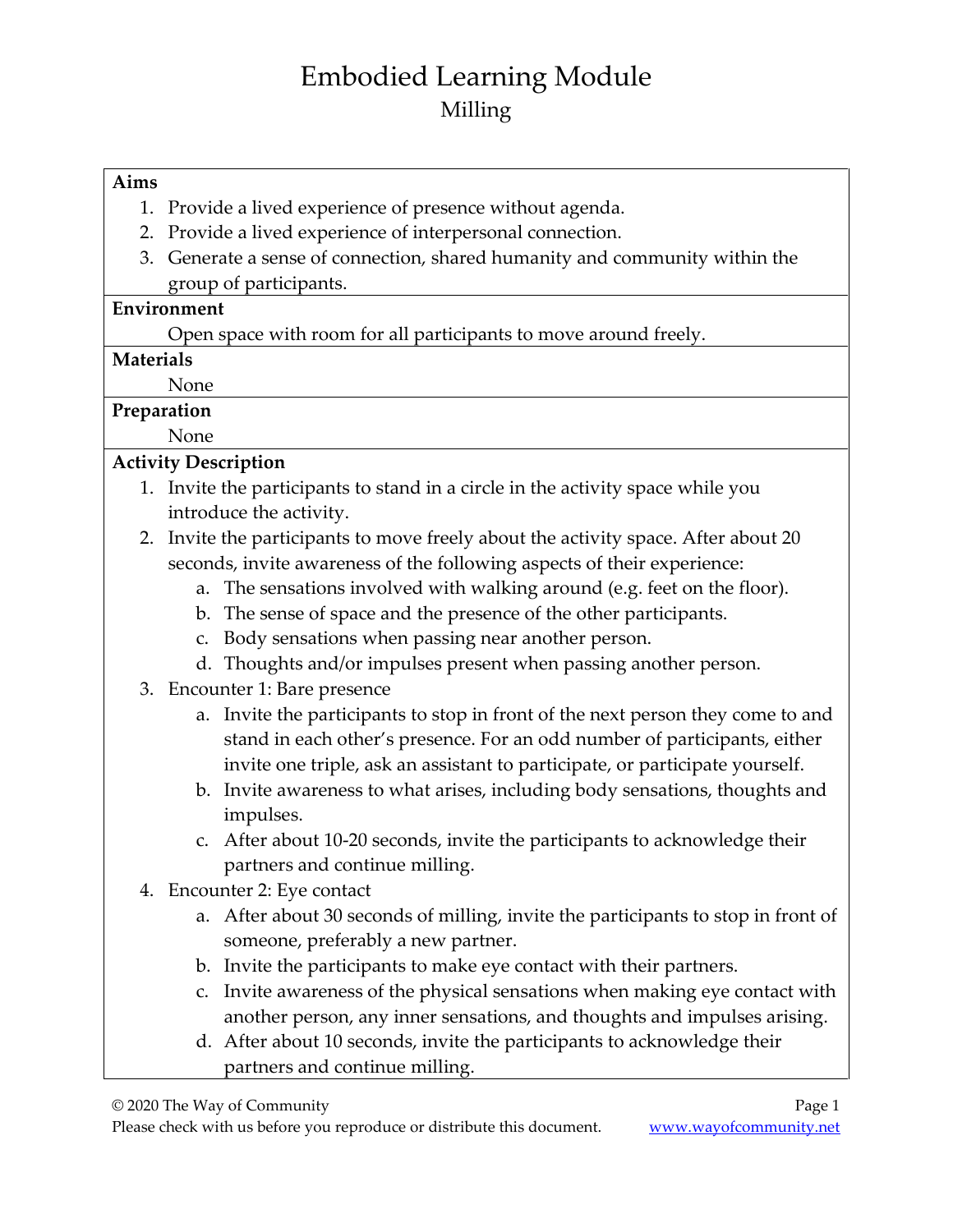# Embodied Learning Module Milling

- 5. Encounter 3: Eyes closed, holding hands
	- a. After about 30 seconds of milling, invite the participants to stop in front of someone, preferably a new partner.
	- b. Invite the participants to join hands with their partners and then close their eyes.
	- c. Invite the participants to imagine that, just like them, this person was born to a mother and a father, grew up through childhood, adolescence and young adulthood, and is now standing in front of you.
	- d. Invite awareness of the shared experience and presence together, despite vastly different life experiences and stories.
	- e. After about 10 seconds, invite the participants to open their eyes, acknowledge their partners, and continue milling or return to their seats in the circle.
- 6. Encounter 4 (optional): Reveal something about yourself
	- a. After about 30 seconds of milling, invite the participants to stop in front of someone, preferably a new partner.
	- b. Invite the participants to take turns revealing one thing about themselves, at any level of vulnerability.
	- c. Once each pair has shared with each other, invite the participants to acknowledge their partners and return to their seats in the circle.

### **Inquiry Framework**

After moving back into seating, use inquiry to harvest the experience of the participants. Use the main points listed below as a reference point for framing the responses to these questions.

- 1. What was the most impactful part of this activity for you?
- 2. What did you learn about how you engage other people?
- 3. Did you notice any particular thoughts or impulses to act in a certain way during any of the encounters?
- 4. Was there one way of connection that was easier for you than the others? Harder?
- 5. What insights do you take away from this activity?